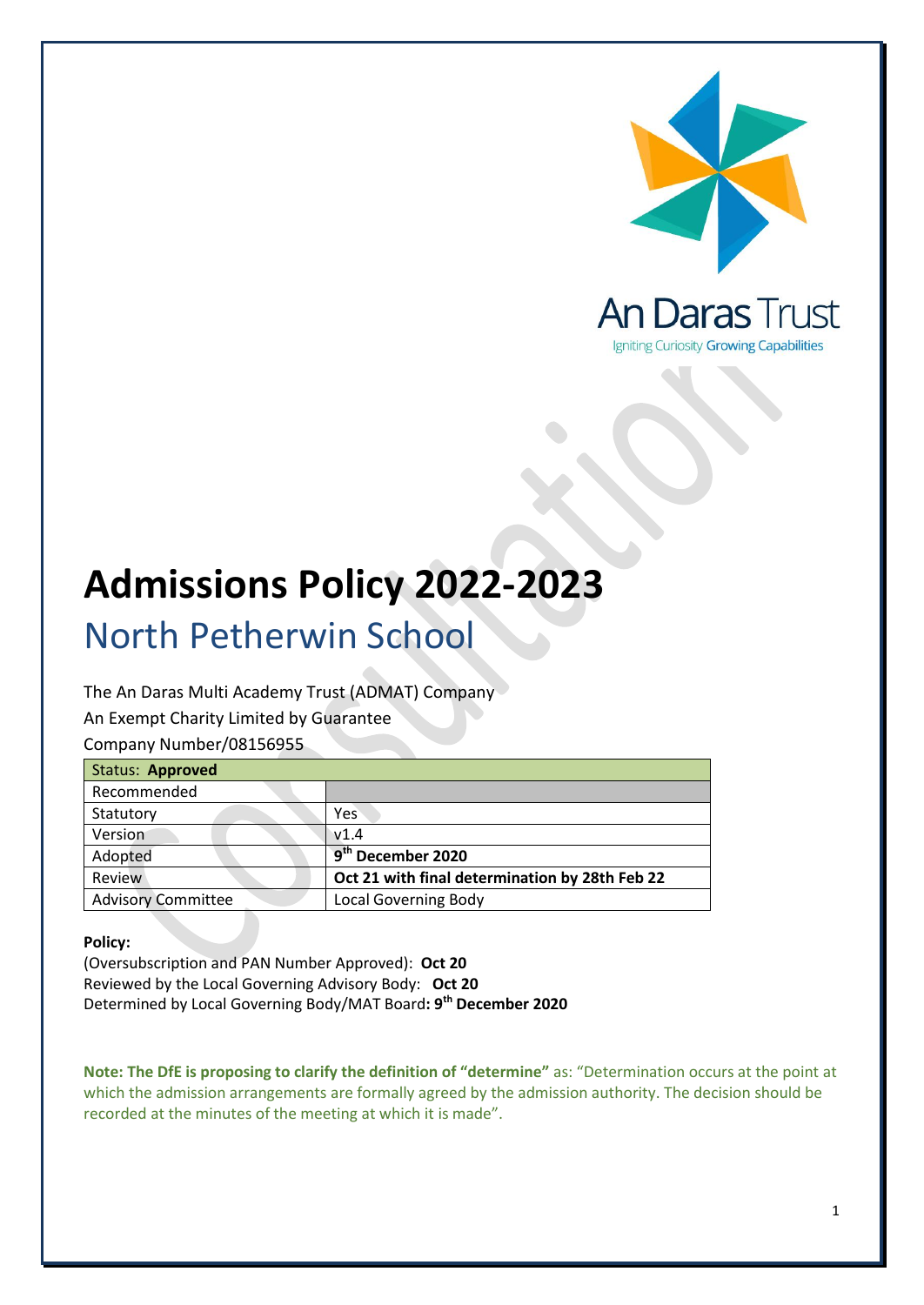### **Admissions Policy 2022-23**

#### **1 Introduction**

- 1.1 Our Local Governing Body / MAT Board of Directors are the admission authority for the academies within the An Daras Multi Academy Trust. They set the Admissions Policy for individual member academies. All decisions regarding the admission of children into member academies are made by a committee consisting of the Local Governing Body and MAT Board of Directors. In determining the Admissions Policy, the member academies and the An Daras Trust comply with current legislation.
- 1.2 Our Local Governing Body and MAT Board of Directors applies the regulations on admissions fairly and equally to all those who wish to attend this academy. They also follow the requirements of the appropriate rights and equalities legislation. The School Standards and Framework Act 1998 introduced a new framework for school admissions as of September 2000. This was later revised in the Education Act of 2002. Our Admissions policy conforms to the regulations that are set out in that Act and are further explained in the statutory School Admissions Code of Practice and the statutory Appeals Code of Practice. These were revised in January 2003 and come into force in September 2004. In writing this policy we have considered the Department for Education's latest Admission Code which came into effect from 2014. Admissions Code 2014 can be viewed at: [www.gov.uk/government/publications/school-admissions-code--2](http://www.gov.uk/government/publications/school-admissions-code--2)
- 1.3 This document sets out to clearly state the following regarding admission to Windmill Hill Academy:
	- Admission criteria in the event of over subscription.
	- The method of applying and the way in which the application will be handled.
- 1.4 Throughout this document the following definitions apply:
	- **"Parent"** is defined as the parent/s or guardians of the child.
	- **"Brother/sister/sibling"** is defined as children aged 4 to 16, living in the same family unit who has at least one natural or adoptive parent in common, living at the same address or different address. Children living permanently in the same household at the same address where their parents are married or live as partners would be counted as siblings, regardless of their actual relationship to each other. To qualify as a sibling a child must be on roll of the school in question at the date of application, allocation and admission.
	- **"Multiple birth siblings"** are defined as twins, triplets etc. Where applications are received on behalf of multiple birth siblings or siblings whose date of birthplace them in the same chronological year group every effort will be made to offer places at the academy, which may mean allocating places above the Published Admission Number (PAN) where that is possible
	- **" Child in Care"/" Children who were previously in care"** is also referred to as a "looked after child" and is a child who is (a) in the care of a local authority, or (b) being provided with accommodation by a local authority in the exercise of their social services functions (see the definition in Section 22(1) of the Children Act 1989) (c) has previously been a looked after child. An adoption order is an order under Section 46 of the Adoption and Children Act 2002. A 'child arrangement order' is an order settling the arrangements to be made as to the person with whom the child is to live under Section 8 of the Children Act 1989. Section 14A of the Children Act 1989 defines a 'Special Guardianship Order' as an order appointing one or more individuals to be a child's special guardian (or special guardians). A child is regarded as having been in state care outside of England if they were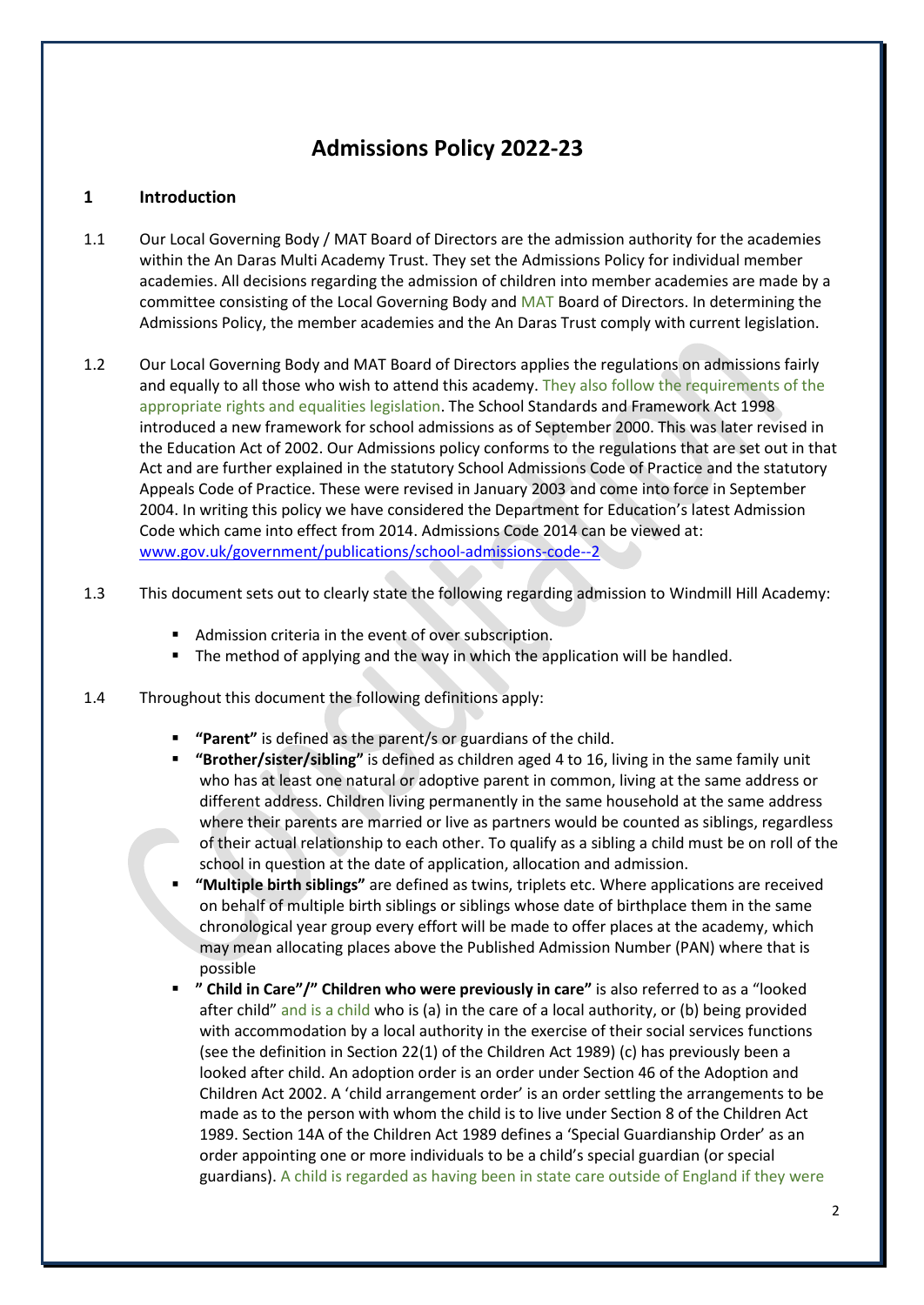in the care of or were accommodated by a public authority, religious organisation, or any other provider of care whose sole or main purpose is to benefit society (see Section 23ZZA(8) of the Children Act 1989 (Inserted by Section 4 of the Children and Social Work Act 2017).

- **"Home address"** is defined as the address of the adult/s with parental responsibility with which the child normally lives. The home address is that which applies at the time of application. Where children spend time with parents at more than one address, the address used to allocate a school place will be the one at which the child is ordinarily resident. Where children spend equal time with both parents, the address used will be where the parent receives child benefit for the child and/or the child is resident for at least three nights per school week. Changes of address occurring shortly after application, but before offer of places, can normally be considered if notified in writing to the Local Authority Admissions Team or the individual academy directly. Places cannot be allocated based on intended future changes of address, unless house moves have been confirmed through the exchange of contracts or the signing of a formal lease agreement. A temporary address will only be used for allocation purposes where no permanent address is available. Applications for children of service families will be processed and places allocated based on the proposed address (with supporting evidence) or if the family are not able confirm a proposed address and a unit and quartering address is provided, an allocation will be based on this unit or quartering address. For the purpose of measuring distances, the main entrance of the unit will be used. Details on how the LA establishes a 'home address' can be found in the latest online admissions booklet a[t www.cornwall.gov.uk/admissions.](http://www.cornwall.gov.uk/admissions) Any disputes in relation to the child's home address should be settled before applying, the admission authority will not become involved in any parental disputes. If agreement cannot be obtained before an application is made then parents/carers may need to settle the matter through the courts. Where no agreement is reached, or order obtained the admission authority will determine the home address. For information on disputes between persons with parental responsibility in relation to school preferences please see Cornwall LA's Co-ordinated Admissions Scheme for the relevant year.
- **"Compulsory school age"** is defined as the age at which a child must start school when a child reaches the age of five he/she must start school in the term following his/her fifth birthday (unless educated otherwise).
- **"Designated Area"** is how Cornwall Council has divided Cornwall into geographical areas. Each of these areas is served by a specific primary school, or in some cases, groups of schools. These areas are termed "designated areas" (you may also have heard these areas referred to as "catchment" areas. The designated area used in North Petherwin School's oversubscription criteria will be as defined by Cornwall Council. Note: not all schools prioritise on the basis of designated area or use Cornwall Councils defined area, however, entitlement to home to school to school transport will still be based on these areas. Your designated school will not always be the one nearest to your home address. Maps are available for all designated areas online at [www.cornwall.gov.uk/admissions](http://www.cornwall.gov.uk/admissions) or by calling the School Admissions Team on 0300 1234 101 or by emailing [schooladmissions@cornwall.gov.uk](mailto:schooladmissions@cornwall.gov.uk) If you are planning to move into the designated area of North Petherwin School, your application for a place for your child will not be given the priority accorded to designated area pupils without firm evidence of your new address and moving date, such as a copy of a signed and dated tenancy agreement or confirmation that contracts have been exchanged.
- **"Unequivocal Professional Recommendation"** applicants will only be considered under this criterion where the parent/carer can demonstrate that **only** the preferred school can meet the exceptional medical or social needs of the child, supported by a recommendation from, for example, a doctor, school medical officer, or educational psychologist. Such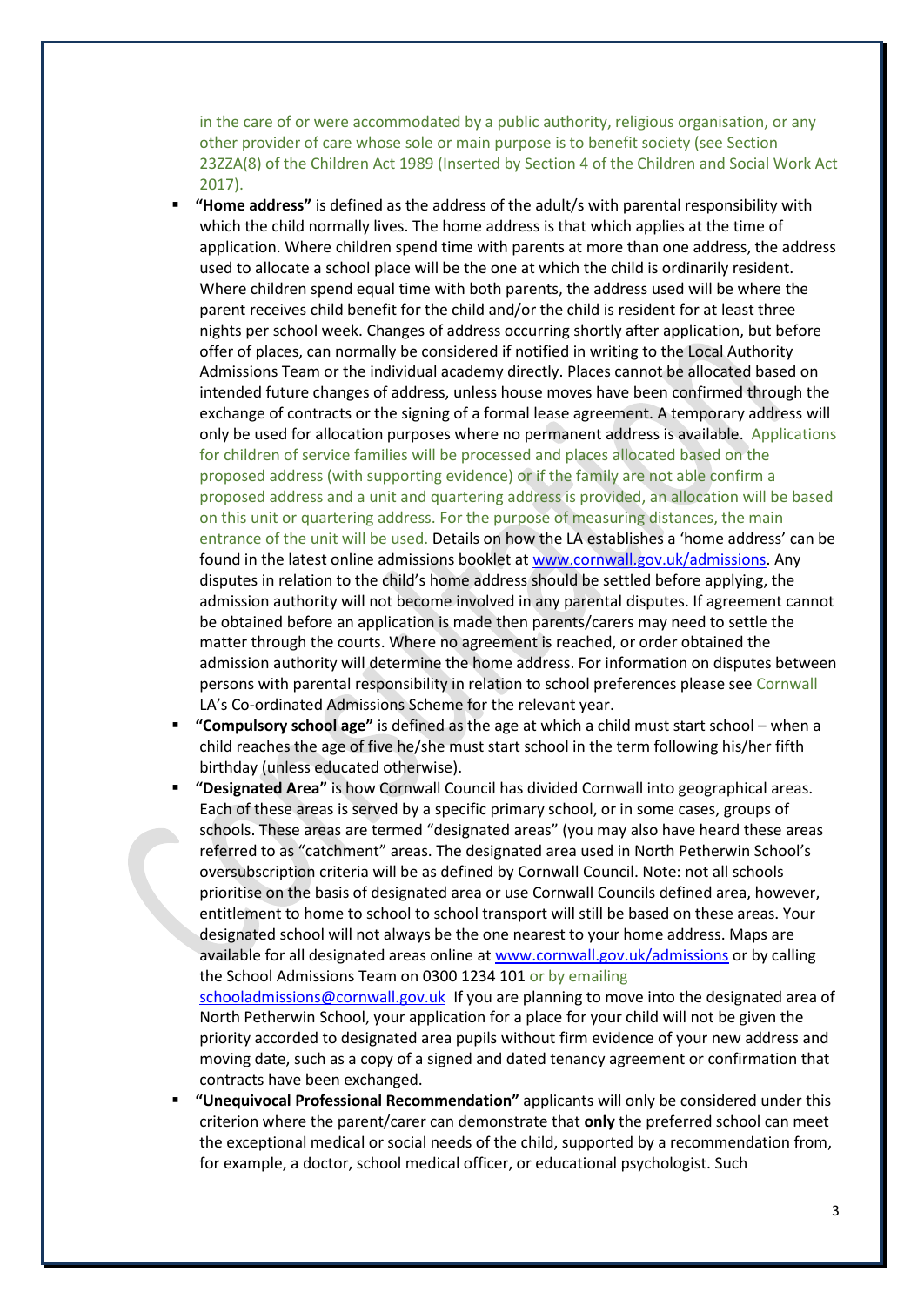recommendations must be made in writing to the School Admissions Team and must give full supporting reasons. The admission authority will make the final decision on whether or not to accept an application under this criterion.

- **"Tie-breakers"** if any of the criteria for admission leave more children with an equal claim than place available, priority will be given to the child who lives nearer to the preferred school.
- **"Final Tie –breaker"** should the tie breakers still leave children with an equal claim because distances are the same, random allocation will be used to decide on priority. The academy will use the Local Authority Random Allocation Protocol (available on request).
- **"LA"** means Cornwall Local Authority. Contact details are School Admissions Team, New County Hall, Truro, TR1 3AY, [schooladmissions@cornwall.gov.uk](mailto:schooladmissions@cornwall.gov.uk) , Phone: 0300 1234 101.

#### **2 Aims**

- 2.1 North Petherwin School seeks to be an inclusive academy, welcoming children from all backgrounds and abilities. This is reflected in the published individual academy "Vision and Aims" statement (found on the academy website).
- 2.3 The only restriction placed on entry is that of number. If the number of children applying for entry exceeds the places available, the procedure set out below is used to determine whether a child is to be accepted or not. It is our wish for parents to find a place for their child at the school of their choice. However, this is not always possible, due to excess demand on the places available.
- 2.4 A child's level of ability is irrelevant to this academy's admissions policy.

#### **3 How parents can apply for their child to be admitted to North Petherwin School**

- 3.1 North Petherwin School has been an academy since January 2014, and it determines the admission arrangements in agreement with the Local Authority. The application process for admissions into Reception Year (the initial year of entry), is coordinated by Cornwall Local Authority (LA) which acts on behalf of the Local Governing Body/Board of Directors). Parents should apply online at [www.cornwall.gov.uk/admissions](http://www.cornwall.gov.uk/admissions) or submit a Cornwall Application Form available from North Petherwin School or from the LA Admissions Team no later than the national closing date. Offers of places will be issued by the LA on the published offer date. Late applications (those submitted after the national closing date) will also be processed by the LA Admissions Team.
- 3.2 Parents wishing to visit North Petherwin School prior to applying are welcome to do so. Visits are not "interviewing" and does not affect any decision regarding the availability of a place. No interviews are held as part of our admissions process. All parents are advised to read the annual published LA Primary Admissions Booklet for Parents before applying.
- 3.3 The annual LA Primary Admissions Booklet/on-line guidance informs parents how to apply for a place at the school of their choice. Parents have a right to express their preference, but this does not guarantee a place at that school. Over-subscription criteria are applied in the event of applications going over our agreed **Planned Admission Number (PAN)** for North Petherwin School of **10 pupils annually in a single year group**. The Local Governing Body/Board of Directors agreed oversubscription criteria (in line with current LA maintained school's over-subscription criteria) for can be North Petherwin viewed in this document, in the annual LA Primary Admissions Booklet and online at the Cornwall County Council website.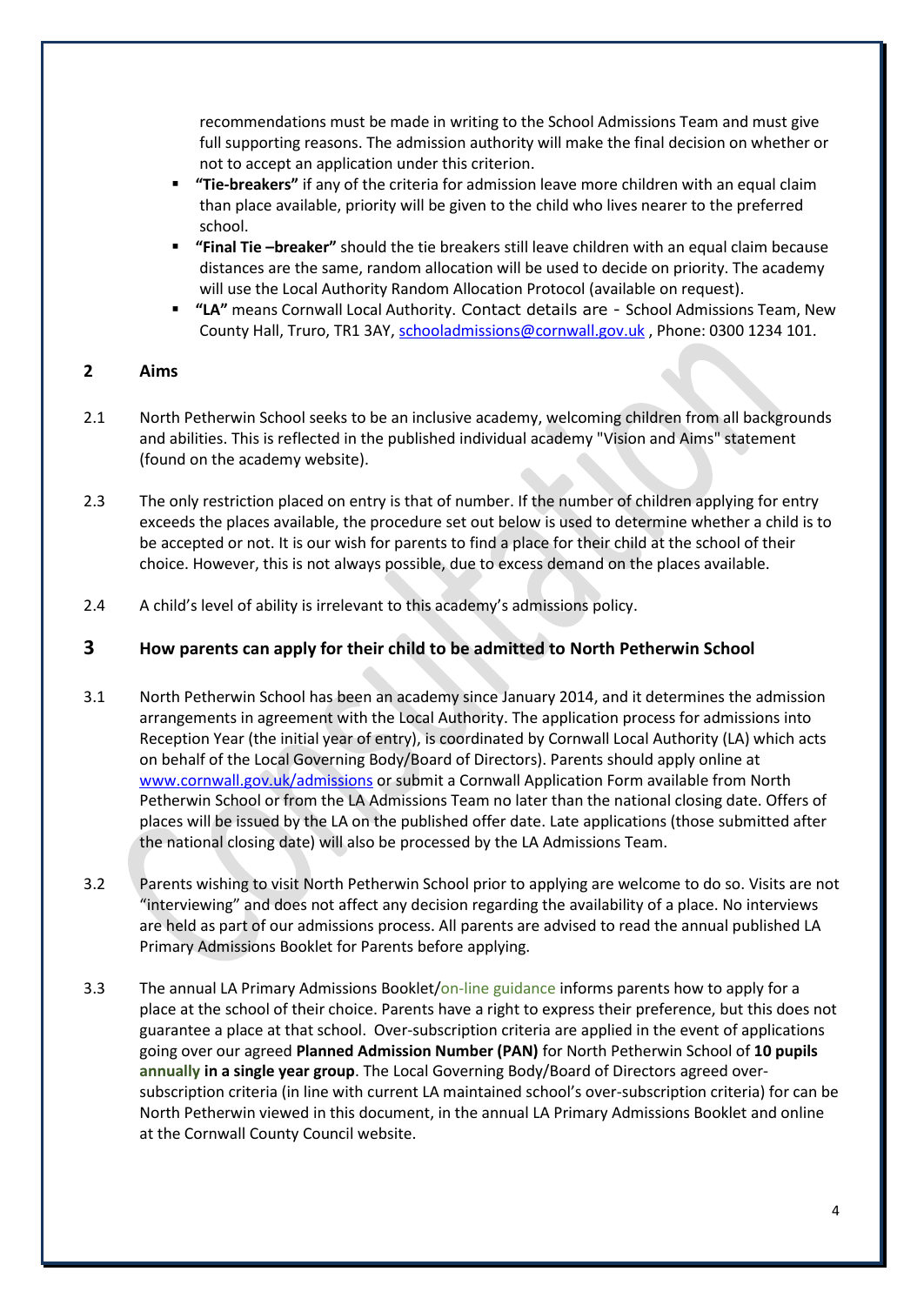- 3.4 In this area, children enter school at the start of the academic year in which they become five. There is one admission date per year, early in September (i.e. when the autumn term begins). To qualify for entry into Reception children must have reached the age of four by the  $31<sup>st</sup>$  August in that year. Therefore, parents who would like their child to be admitted to this academy during the year their child is five should ensure that they return the necessary application form to the LA by the national closing date.
- 3.5 Parents of pupils who are reception aged can request **deferred or part time entry until** their child is compulsory school age – see [www.cornwall.gov.uk/admissions](http://www.cornwall.gov.uk/admissions) for more information. Parents considering this option need to make an appointment to discuss it further with the Head Teacher at this academy.
- 3.6 Parents of pupils who have deferred reception class entry and whose child becomes 5 in the summer period (defined as having a birth date from April  $1^{st}$  to August  $31^{st}$ ) will have the option to start their Reception Year at aged 5 rather than go straight into Year 1. Parents need to contact the Head Teacher at this academy promptly to discuss this option.
- 3.7 In year admissions for children in year groups Reception through to Year 6 are arranged through parental application for a place to the LA (see the LA website for application forms). The academy itself does not determine the outcome of in year allocation decisions. Parents and the school will be notified by the LA if a place has been allocated at this academy. If the year group for which a place is being applied for already has 10 pupils then the request for a place will be refused.
- 3.8 The Admission Code 2014 requires us to state how requests for **placement outside the normal age group** can be made. Although most children will be admitted to the school with their own age group, from time to time parents seek places outside their normal age group for gifted and talented children or those who have experienced problems or missed part of the year, often due to ill health. While it would not normally be appropriate for a child to be placed in a year group that is not concurrent with their chronological age, the Head Teacher will consider these requests carefully and will decide based on the circumstances of each case – see below Section 7 for further information.
- 3.9 If your child has an Education, Health and Care Plan (EHC Plan), you do not need to complete an application form as a school place will be identified through a separate process. Please contact the SEN Assessment and Provision Team for more information: Tel: 01872 324242 Email: specialeducation@cornwall.gov.uk

 However, if a request has been made for an EHC needs assessment for your child, or your child is currently being assessed to decide whether an EHC Plan is necessary, you will need to make an application using the normal process.

 The process for SEN admissions can be found in the Local Authority's Local Offer: [www.supportincornwall.org.uk](http://www.supportincornwall.org.uk/)

#### **4 Priority Criteria**

4.1 Children who have an Education, Health and Care Plan that names the academy must be admitted. Note children with an Education, Health and Care Plan that does not name Werrington School will be referred to the Individual Needs Team at the LA to determine an appropriate place.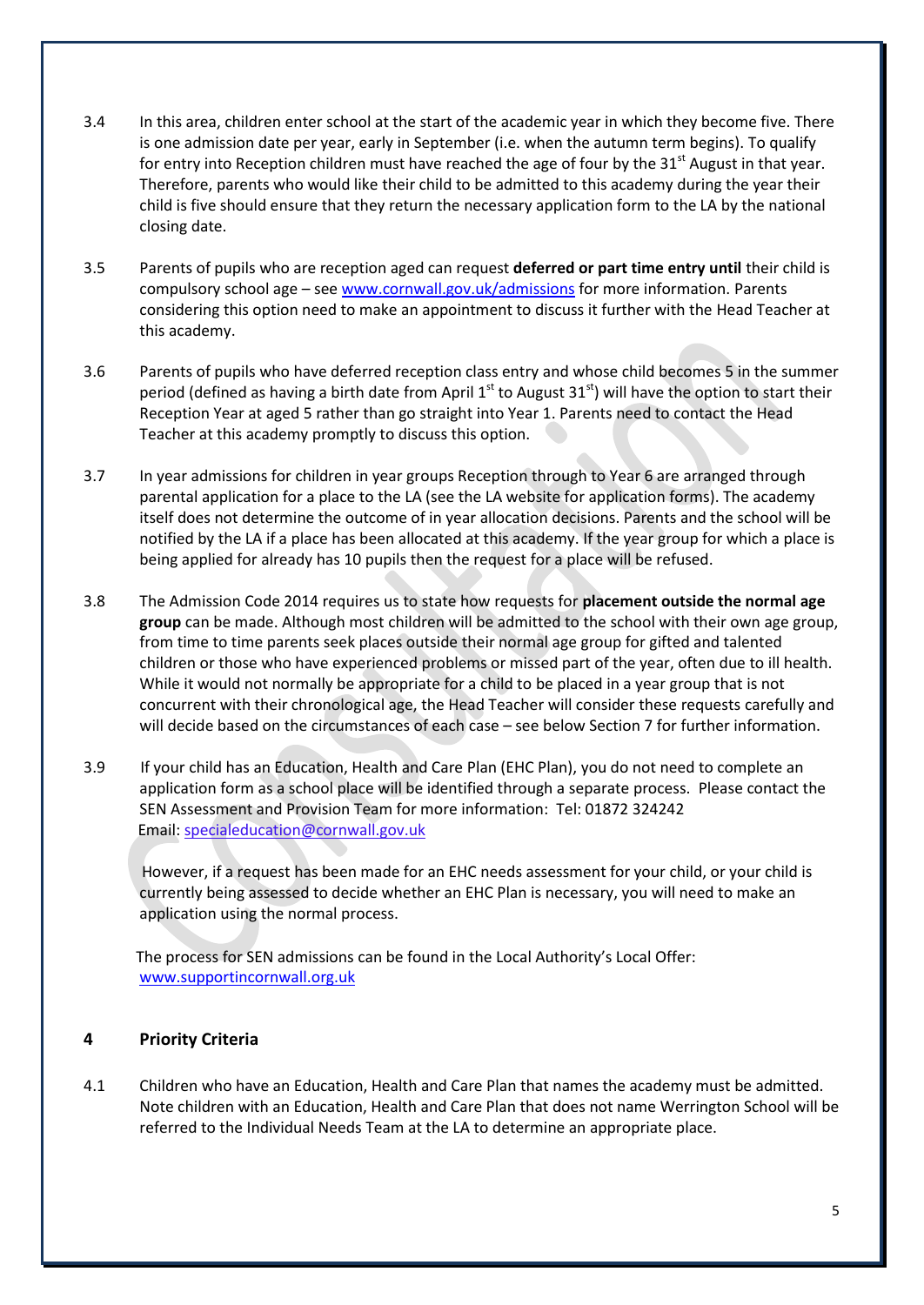- 4.2 The following priority order will be used to decide which children should occupy any vacant places, after the admission of pupils with an Education, Health and Care Plans where the academy is named in the plan:
	- **(1) - Children in care or children that were previously in care** but immediately after being looked after became subject to an adoption, child arrangements or special guardianship order including those who appear (to the admission authority) to have been in state care outside of England and ceased to be in care as a result of being adopted.
	- **(2) - Children who live in the designated area** of the academy or whose parents can provide evidence at the time of making the application that they will be living in the designated area of the preferred academy by the date from which admission is required.

If there are more designated area children wanting places at a school than there are places available, criteria 3 to 5 below will be used to decide which of these children should have priority for admission. If there are still places available after all the designated area children have been allocated places, criteria 3 to 5 will be used to decide which of the remaining children should have priority for spare places.

- **(3) - Children with an unequivocal professional recommendation** from a doctor, school medical officer or educational psychologist that non-placement at the preferred academy would not be in the best interest of the child and that placement at the preferred school is essential. Such recommendations must be made in writing to Cornwall Council, Admissions and Transport, East 0, County Hall, Truro, TR1 3AY and must give full supporting reasons.
- **(4) - Children with siblings** who will still be attending the preferred academy at the time of their admission.
- **(5) - All other children**.
- 4.3 If there are more children in any category than there are places available, places will be prioritised and awarded to children who live nearest the academy. Home to school distances used for tiebreaking will be measured by a straight-line measurement as determined by Capita One and supported by Cornwall Council's nominated Geographical Information System. Measurements will be between your home address (the centre of the main building of the property) and the main gate of the school (as determined by Cornwall Council). Distances used to determine nearest school with room (i.e. where it is not possible to offer a place at a preferred school) and for establishing transport entitlements will be by nearest available route measurement as determined by Cornwall Council's nominated Geographic Information System software.
- 4.4 North Petherwin School is committed to complying with parental preference in respect of parents living within and outside the local area, however if you are planning to move into the local area your application for a place for your child will not be given priority accorded to local area children without firm evidence of your new address and moving date, such as a copy of a signed and dated tenancy agreement or confirmation that contracts have been exchanged and a completion date agreed.
- 4.5 A child's attendance at North Petherwin Pre-School does not guarantee that child a future place in this academy.

#### **5 Over-subscription**

5.1 For admission into Reception Year-September intake the LA on behalf of the Local Governing Body/MAT Board of Directors, will offer 10 places annually to children. This is the Published Admission Number (PAN) for that year group. If more than 10 applications are received, the over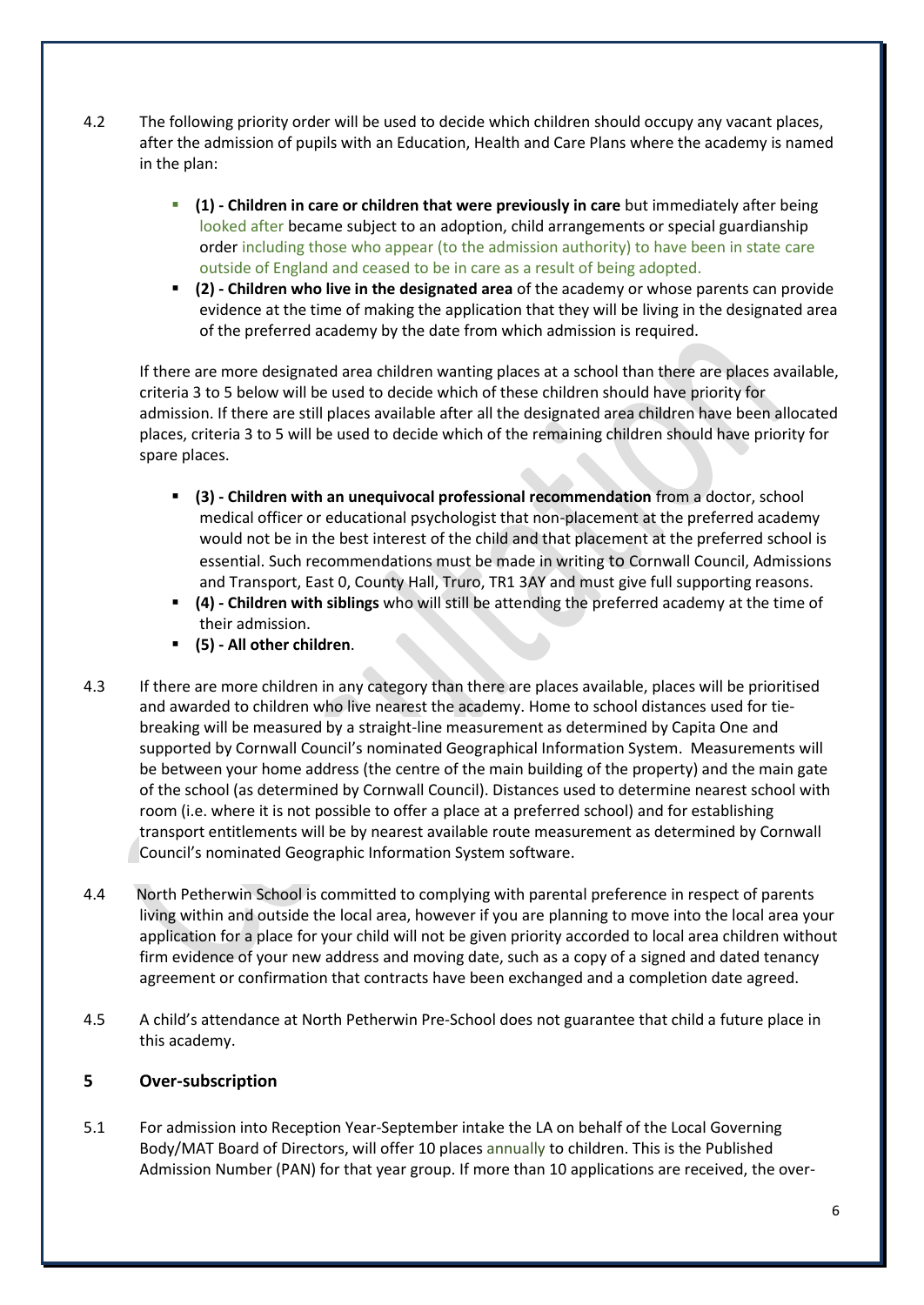subscription criteria will be applied to determine priority for places. All school preferences (as declared by parents on the LA application form) are treated equally, regardless of whether they are first, second or third preferences. When an application is refused, the child's details are automatically placed on a reserve (waiting) list for the year group, ranked according to the admission criteria.

- 5.2 Children who have an Education, Health and Care Plan that names the academy must be admitted. The following over- subscription criteria will be used to prioritise applications after the admission of children whose Education, Health and Care Plan names the school.
- 5.3 As part of the coordinated scheme for primary admissions, the LA Admissions Team will maintain the reserve (waiting) list on the behalf of the academy, ranked according to the over-subscription criteria. The reserve (waiting) list will be held until the end of the autumn term. Parents should contact the LA Admissions Team if they wish to remain on the reserve (waiting) list beyond the autumn term. Parents will be contacted if a place becomes available for their child but should be aware that their child's place on a reserve (waiting) list may change if an application subsequently received that meets a higher criterion than their own or is subject to a successful Admissions Appeal.
- 5.4 If the criteria outlined previously in Section 4 leaves more children with an equal claim than places available, the following tie-breakers will be used:

#### **(1) All other children**

 For children, where two or more children fulfil the same criterion, priority will be given to the child who lives nearer to the preferred school. Home to school distances in a tie break will be measured by a straight-line measurement as determined by Capita One and supported by Cornwall Councils nominated Geographical Information System. Measurements will be between your home address (the centre of the main building on the property) and the main gate of the school.

#### **(2) Final tie-breaker**

 Should the tie-breakers above still leave children with an equal claim because distances are the same; random allocation will be used to decide on priority. Cornwall Council's Random Allocation Protocol (supervised by an independent person) will be used and is available from the Council by request to the Admissions and Transport Team.

#### **6 In Year Admissions**

- 6.1 Applications for a place after the start of the school year or for any other year group are processed by Cornwall Local Authority, which acts on the behalf of the academy. The LA will contact the academy to check if places are available in the relevant year groups. Parents should apply online at [www.cornwall.gov.uk/admissions](http://www.cornwall.gov.uk/admissions) or submit a Cornwall Application Form available from the academy office or from the LA Admissions Team.
- 6.2 Offer of a place letters will be issued by the coordinating LA giving a start date and a period by which the place must be taken up. If a place at North Petherwin School is offered, parents are asked to contact the academy so that the relevant paperwork may be completed, and a visit to the new class and start date can be arranged.
- 6.3 Parents wishing to visit North Petherwin School prior to applying are encouraged to do so.

#### 6.4 The address of the LA Admissions team is

*School Admissions Team, New County Hall, Treyew Road, Truro, TR1 3AY*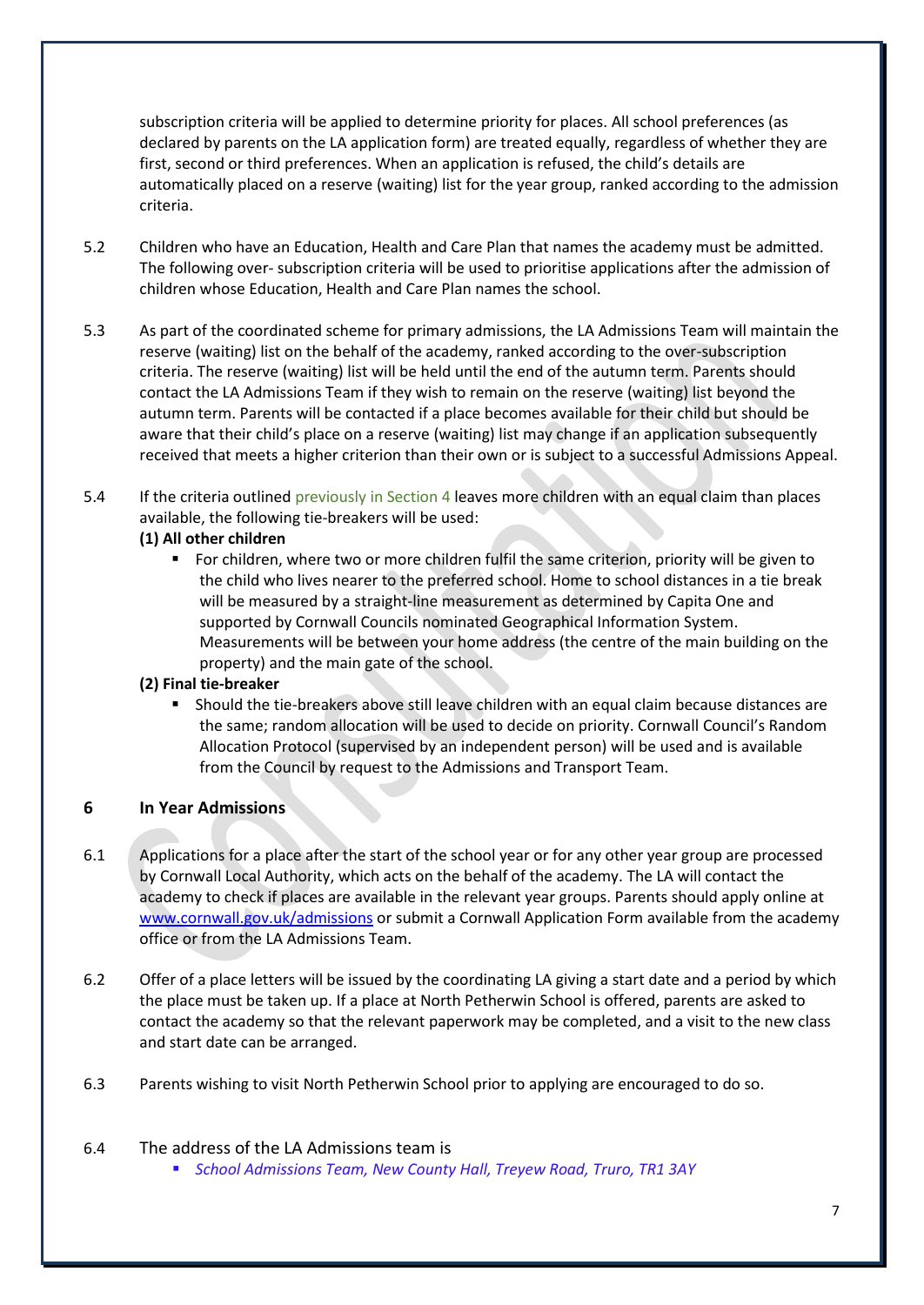#### **7 Additional Admissions Information**

- 7.1 **Allocation to an alternative year group** If there is no place available in a child's year group; the academy will not normally allocate a place in another year group. This is not considered to be in the best interests of the child. However, the Admissions Code 2014 makes it clear that the Admission authority must make decisions about placements outside the normal age group based on the circumstances of each case and in the best interests of the child concerned. This decision-making process will include taking account of:
	- the parent's views;
	- the views of the Head of School/Executive Head Teacher of the academy/academy trust
	- information about the child's academic, social and emotional development;
	- where relevant the child's medical history and the views of medical professionals;
	- **•** whether they have been previously educated out of their normal age group;
	- whether they may naturally have fallen into a lower age group if it were not for being born prematurely.
- 7.2 **Requests to transfer schools** North Petherwin School will always discourage parents wishing to transfer a child from another local school because of a dispute with that school and will always request that the matter is discussed with the Head teacher of the child's current school. We believe it is better to address the problem and seek a solution rather than disrupt a child's learning because of a transfer.
- 7.3 **Equality Policy** It is our policy that families of all backgrounds shall have equal consideration relating to all aspects of the running of the academy – including admissions. Our arrangements will not disadvantage unfairly, either directly or indirectly, anyone involved in the process from a social or racial group, religion or belief, gender or a child with a disability or special educational needs.
- 7.4 **Free school transport** For providing assistance with home to school transport, the LA has a defined designated/catchment area for the admission process. Any child living within the LA defined area but more than three miles from the academy is entitled to assistance with transport. For more information contact the LA Admissions Team.
- 7.5 **Deferment to starting school –** Parents can request that the date their child is admitted to the academy is deferred until later in the school year or until the child reaches compulsory school age in that school year. Parents can also request that their child attend part time until the child reaches compulsory school age. If parents wish to discuss up these options, they must make an appointment with the Head Teacher to review possible arrangements in greater detail. The school admission authority are responsible for making the decision on whether or not a child will be admitted outside of their normal age group. However, where a child has an EHC Plan the decision rests with Cornwall Council.
- 7.6 **Waiting lists –** If the school is oversubscribed a waiting list will be held for the whole of the academic year for all year groups and parents/carers can request that their child is added to this list if they are refused a place. The waiting list will be based on the school's over-subscription criteria and a child's place on a waiting list is subject to change according to additional information received about applications or children being added to the list – so their place on the list might move or down. **No priority is given to the length of time that a child has been on the list.** Children with an EHC Plan and children in care or children that were previously in care including those who appear (to the admission authority) to have been in state care outside of England and ceased to be in care as a result of being adopted will take precedence over those on the waiting list. Children admitted under the Fair Access Protocol will also be given priority over children on the waiting list.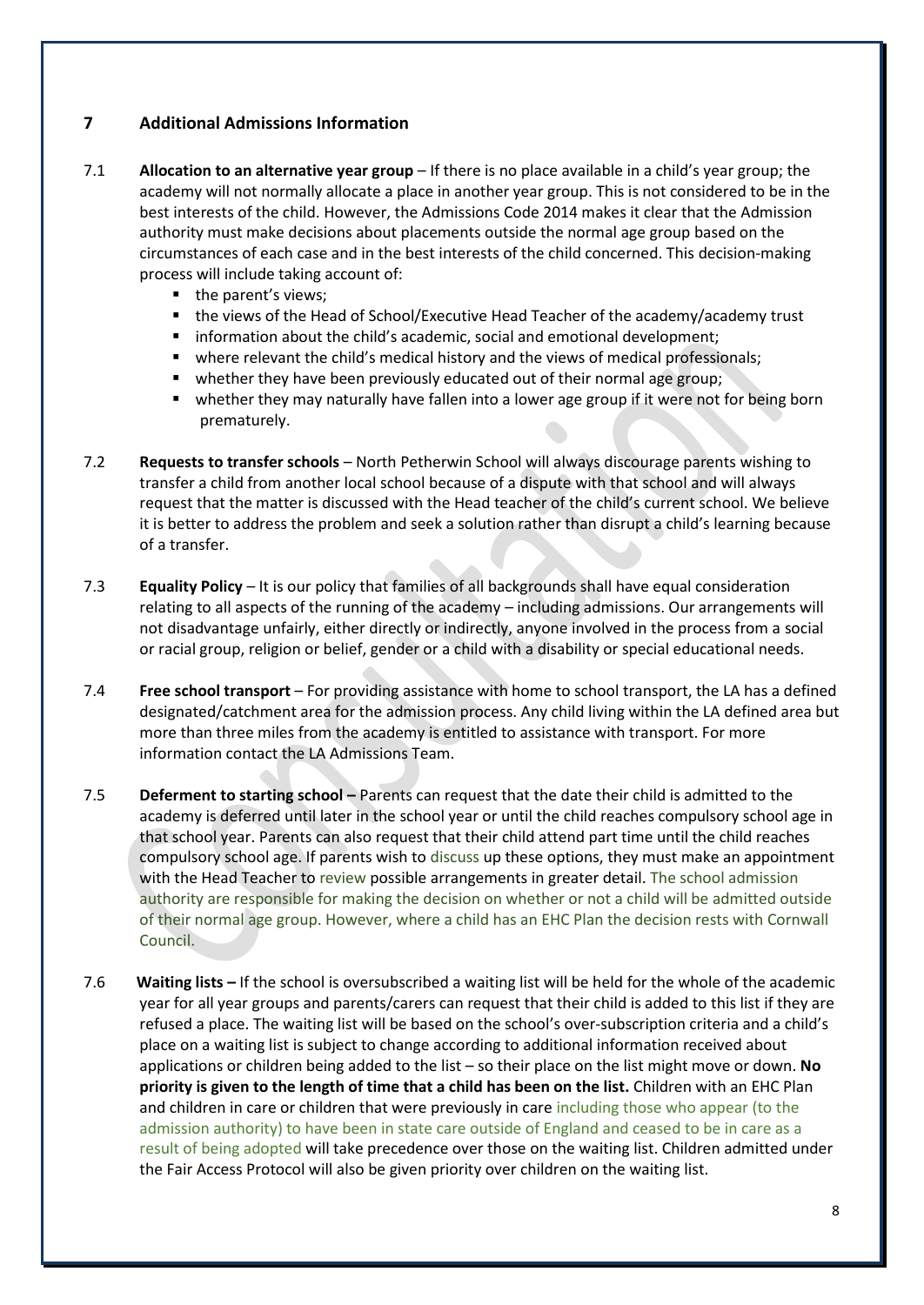#### **8 Admission Appeals**

- 8.1 If a child is not offered a place at the academy, it will be because to do so would prejudice the education of other children by allowing the number of children in the school to increase too much in a year group.
- 8.2 If parents wish to appeal against a decision to refuse entry, they can do so by applying to the LA using forms provided by the LA and/or the academy. An independent panel (arranged by Cornwall Council on behalf of the Local Governing Body and MAT Board of Directors) considers all such appeals, and its decision is binding for all parties concerned. Further details and a timeline can be found Cornwall Councils Co-ordinated Admissions Scheme. If the appeals panel decides that we should admit a child to whom a place had been refused, then we will accept this decision and continue to do all we can to provide the best education for all the children at our academy. (Further details for appeals are set out in the revised Code of Practice on School Admissions Appeals 2014)
- 8.3 Parents do not have a right of appeal if they have been offered a place and it is not in the year group they would like.

#### **9 Infant Class Size Appeals**

- 9.1 In 1998 the School Standards and Framework Act (SSFA 1998) was passed which changed the legislation relating to infant class sizes. It is no longer permitted to exceed 30 children in an infant class with only one qualified teacher. Often a place is refused because of the infant class size rule. If appealed by a parent an independent panel will look at the decision made by the admission authority. The appeal panel can only overturn the decision to refuse a place if you are able to prove:
	- The child would have been offered a place if the admission arrangements had been properly implemented; Or
	- The child would have been offered a place if the arrangements had not been contrary to mandatory provisions in the School Admissions Code and the SSFA 1998; Or
	- The decision to refuse a place was not one which a reasonable admission authority would have made in the circumstances of the case.
- 9.2 Very few infant class size appeals are successful.
- 9.3 Under the revised national School Admissions Code, additional children may be admitted under very limited exceptional circumstances. These children remain as "excepted" pupils for the time that they are in an infant class or until class numbers fall back to the current infant class size limit. The "excepted" children are:
	- Children with Education, Health and Care Plans admitted outside the normal admission round;
	- A child in care and children previously in care including those who appear (to the admission authority) to have been in state care outside of England and ceased to be in care as a result of being adopted admitted outside the normal admission round;
	- Children admitted, after initial allocation of places, because of a procedural error made by the admission authority or Local Authority in the original application process;
	- Children admitted after an independent appeals panel upholds an appeal;
	- Children who move into the area outside of the normal admission round for whom there is no other available school within reasonable distance;
	- Children of UK service personnel admitted outside of the normal admission round;
	- Twins and children from multiple births when one of the siblings is the  $30<sup>th</sup>$  child admitted.